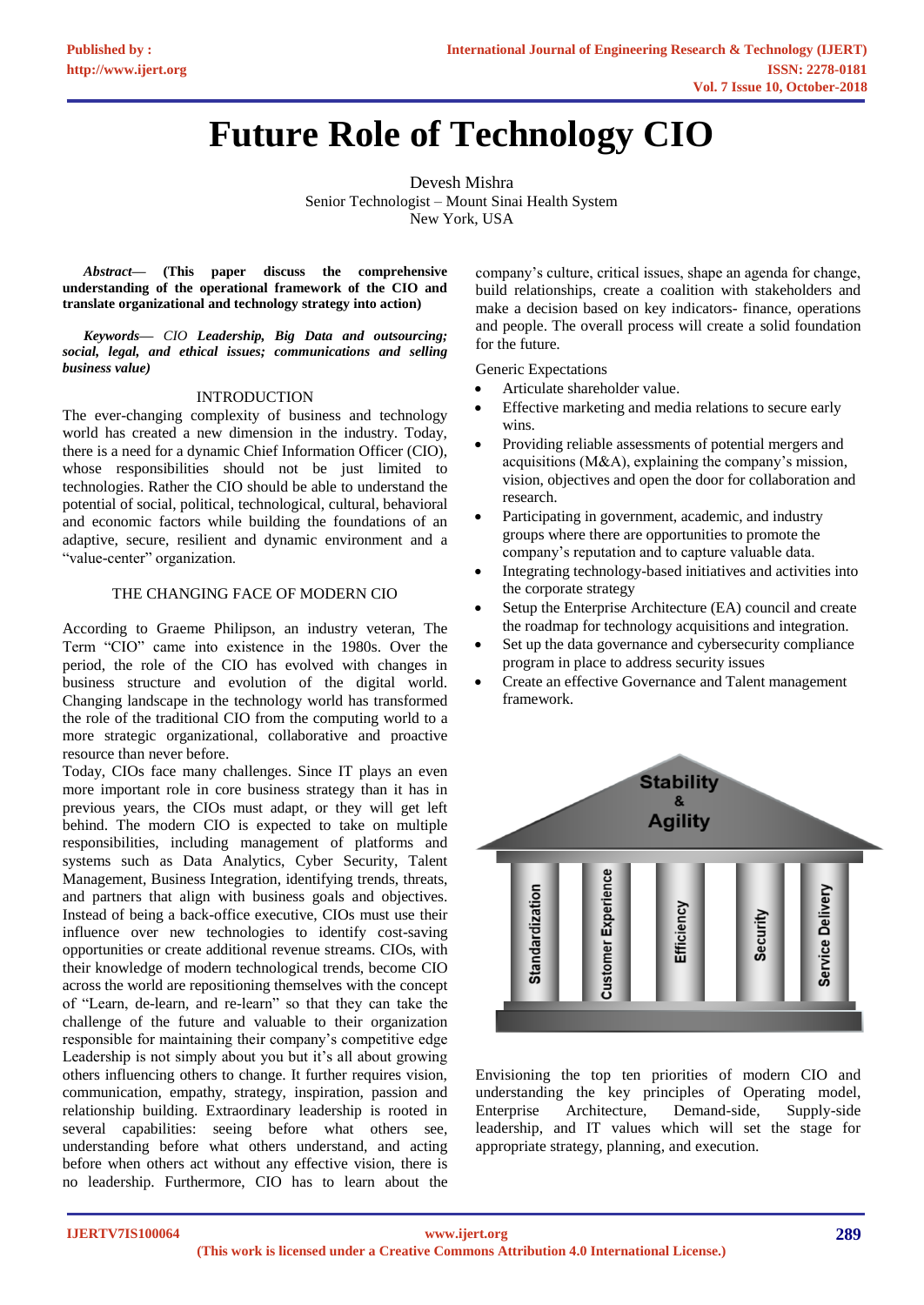# *Key Principle*

*"(Expertise+ facts) x (Strategic Insight+ influence) = Strategic Relationships"*

## ENTERPRISE ARCHITECTURE (EA)

Today, Enterprise Architecture (EA) has become a critical element in the process of creating values by aligning the core business functions, processes, information systems, and services — with its business goals and strategic decisions. It is becoming increasingly evident that maturity of an organization's EA efforts can have a significant positive impact on business value in several areas, including decreased operating costs, improved speed-to-market, reduction of complexity and risk, and add values of overall technology effectiveness.

Enterprise Architecture (EA) is an incremental method and guiding principle that create a foundation for business execution. EAs orchestrate successful execution by defining the process, roles, and governance for each business outcome. EA further provides the long-term view of a company's process, system, and technology so that individual process can build capabilities. There are four stages to this process: Business Silos, Standardized/Unified technology, Optimize core, and Business modularity.

#### CIO LEADERSHIP (DEMAND-SIDE & SUPPLY SIDE ASPECT OF CIOS)

It is important for the CIO's to understand the fundamentals of environments and buy-in from fellow executives and stakeholders. To understand further, leaders must know about the operating model.

Supply-side leadership is all about delivering results that are valued by enterprise leaders. The CIO needs to build high performing teams by nurturing and manage talent, use an effective risk management process and communicate success to shareholders. This concept further talk about five critical roles of IS organization, for instance, IT leadership, architecture development, vendor management, business, and technology advancement. In addition, it is important to keep the lights on but at the same time creating an innovative environment for the high performing talents are equally important so that they can learn, grow and evolve. At the same time, recognition of an individual or team accomplishments is equally important to nurture talent. Furthermore, managing the risk from the enterprise and IT perspective would be crucial growth and sustainability.

### COMMUNICATING AND SELLING BUSINESS VALUES

Conversion Efficiency, a concept suggested by Weill, clearly talks about the effectiveness with which investments in IT are converted to useful outputs and the Lucas Garbage Can Model provides a framework that managers can use to evaluate an investment potential for return in both economic and non-economic terms and in the process. For instance, when trying to explain the value of IT infrastructure of investment, we should be communicating user in terms of efficiency gain rather in IT terms (CPU, RAM, and increased storage capacity)

The business context for the value of IT can be summed up simply:

|  | row | Transform |
|--|-----|-----------|
|  |     |           |

- IT creates value by running the business at the best possible balance between cost and performance.
- IT grows the business by ensuring capacity and capability
- IT can transform the business by enabling new value propositions for new customer segments.

#### SOCIAL, LEGAL, ETHICAL AND COMPLIANCE

We have seen many examples of ethical and legal violation across industries for instance – In a case of Volkswagen pollution case when a software engineer was sentenced to 40 months in prison for his role in helping Volkswagen evade pollution control rules. In addition, data-breach disclosure case at Yahoo and many more. These stories suggest powerful reasons for companies to do the right thing. So it is important for the CIO to understand and nurture the team to avoid such complications.

Compliance and regulations risk has been considered to be a moving target and one of the important variables for Industries, so it is vital for the institutions to understand the risks and comply with regulations. In the case of healthcare industry where failure to comply with applicable laws and regulations such as (HIPPA, PHI), including federal and state health care program requirements (ACO, MU2), or with the requirements of this Code of Conduct policies and procedures, or to report violations or suspected violations, could pose significant risks to patient care. Examples of consequences to institutions and/or staff for non-compliance include exclusion from participation in federal and state health care programs, such as Medicare and Medicaid; criminal and/or civil fines and penalties. Furthermore, adhere to the Code of Conduct framework for employees, partners (i.e. vendors, contractors, consultants, etc.) and volunteers are vital for successful business operations.

#### EMOTIONAL INTELLIGENCE (EI) FACTOR FOR THE CIO

Evolving and changing the landscape as of result of social, economic, political conditions has put immense pressure on the CIO to know their strength and weakness. Strengthening an emotional intelligence takes commitment, discipline, and a genuine belief in its value. Emotionally intelligent leaders are far more in tune with the overall feelings and motivation levels of their teams and individuals on their team, based on this recognition they can adjust their management and communication style to ensure they achieve the highest overall performance. Emotional intelligence is an ability to recognize and understand emotions in yourself and others, and your ability to use this awareness to manage your behavior and relationships. Daniel Goleman, the author of, "Emotional Intelligence," argued that non-cognitive skills could be as, or more, important than IQ. Additional research confirmed that people with higher IQs outperform those with average IQs only 20 percent of the time. Even more interesting was the data that reported people with average IQs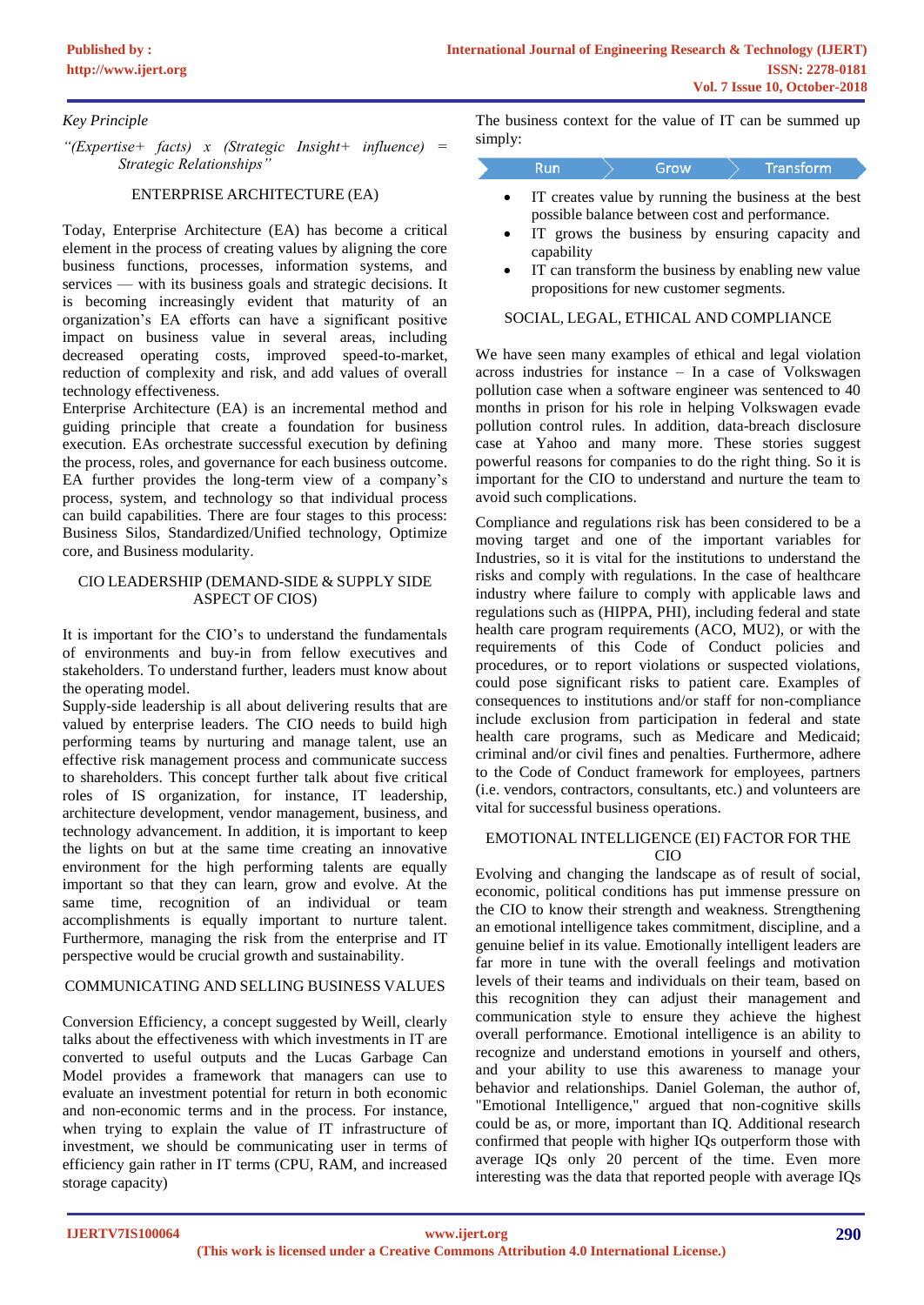outperformed those with the highest IQs a stunning 70 percent of the time. This fact illustrates how the smartest person in the room is not necessarily the best person to lead and manage the department.

#### OUTSOURCING AND BIG DATA

CIOs often take the route of outsourcing to justify the cost, time and fulfill business requirements but it depends upon operating model and requirements. For instance- Companies based out at the US supporting the global call center operations may not fulfill all requests from the US from the cost management perspective but at the same time, Product Development Company may not follow the same approach because given the nature of the business.

Today, many organizations use the power of data to gain a competitive advantage, innovations or gain efficiencies. According to the recent CIO Survey, an astounding 72 percent of the respondents within the financial services sector alone believe that big data has a positive impact on their rate of innovation. Not only in the financial industry but the healthcare industry is completely transforming the patient care. But at the same time, it is data breach is growing at an unprecedented rate than ever before. For example-One of the recent breach when Colin Powell's emails were compromised and posted on public domain (DClinks.com) for everyone to read. So it is important for the CIOs to have effective data management and governance plan to support the business.

#### TRANSLATING STRATEGY INTO ACTION

Organizations face many barriers and challenges when they try to execute the corporate strategy. Some of the common challenges include:

- **Vision**: Lack of understanding and clarity among managers and employees about strategy
- **People**: Only a small portion of managers have some incentives regarding strategy and performance
- **Management:** Lack of communication between Leadership and line-level managers about strategy
- **Resource:** Lack of planning from the capacity management planning /budget perspective

Robert Kaplan, a professor at Harvard University and David Norton, a consultant from Boston put together a system that was able to measure a variety of activities throughout the organization: customer issues, internal business processes, employee activities and the concerns of shareholders. Under the Balanced Scorecard system, a company's financial results are "balanced" and interlinked with all of these perspectives. This scorecard was successfully adopted by a number of organizations and the results summarized in a book Balanced Scorecard, published in 1996. Since then many organizations have adopted the approach and shown how effectively there [are fulfilling their missions. STEPS](https://www.ijert.org/cfp) THAT LEAD TO SUCCESS



Kaplan/Norton Source: Der Nahverkehr 7-8/2008, translation and illustration by

A. Schuchmann



• *Building Consensus:* The creation and building consensus across the leadership team that is unified around the strategy is the most important prerequisite for a successful strategy. Getting the right people, in the right seats, will set the pathway for successful execution.

#### **IJERTV7IS100064**